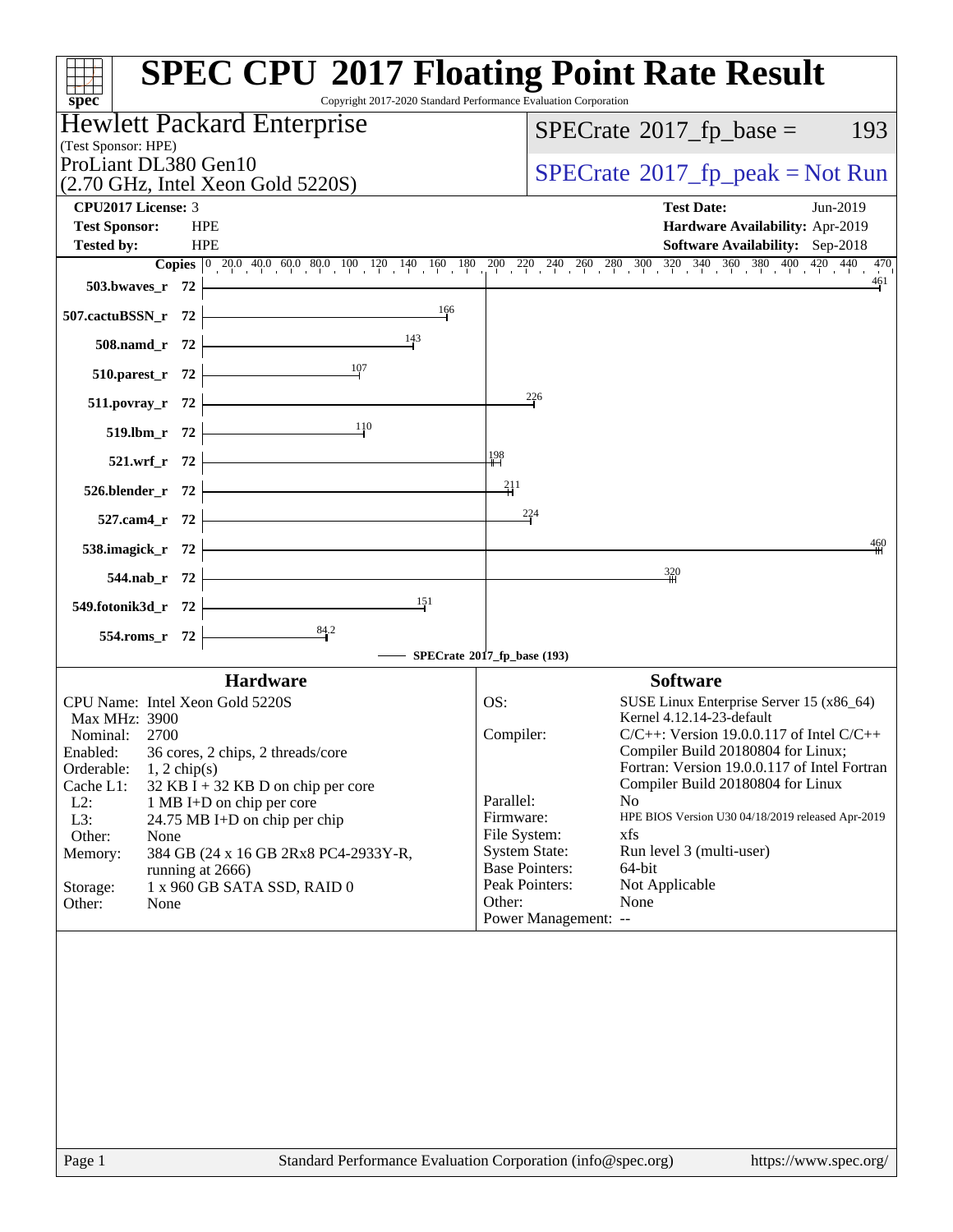# **[spec](http://www.spec.org/)**

# **[SPEC CPU](http://www.spec.org/auto/cpu2017/Docs/result-fields.html#SPECCPU2017FloatingPointRateResult)[2017 Floating Point Rate Result](http://www.spec.org/auto/cpu2017/Docs/result-fields.html#SPECCPU2017FloatingPointRateResult)**

Copyright 2017-2020 Standard Performance Evaluation Corporation

#### Hewlett Packard Enterprise

(Test Sponsor: HPE)

(2.70 GHz, Intel Xeon Gold 5220S)

 $SPECTate@2017_fp\_base = 193$ 

## ProLiant DL380 Gen10<br>  $\begin{array}{c}\n\text{SPECrate} \textcircled{2017\_fp\_peak} = \text{Not Run} \\
\text{PDCHz Intel Yes} = \text{Sol} \text{5220S}\n\end{array}$  $\begin{array}{c}\n\text{SPECrate} \textcircled{2017\_fp\_peak} = \text{Not Run} \\
\text{PDCHz Intel Yes} = \text{Sol} \text{5220S}\n\end{array}$  $\begin{array}{c}\n\text{SPECrate} \textcircled{2017\_fp\_peak} = \text{Not Run} \\
\text{PDCHz Intel Yes} = \text{Sol} \text{5220S}\n\end{array}$

**[CPU2017 License:](http://www.spec.org/auto/cpu2017/Docs/result-fields.html#CPU2017License)** 3 **[Test Date:](http://www.spec.org/auto/cpu2017/Docs/result-fields.html#TestDate)** Jun-2019 **[Test Sponsor:](http://www.spec.org/auto/cpu2017/Docs/result-fields.html#TestSponsor)** HPE **[Hardware Availability:](http://www.spec.org/auto/cpu2017/Docs/result-fields.html#HardwareAvailability)** Apr-2019 **[Tested by:](http://www.spec.org/auto/cpu2017/Docs/result-fields.html#Testedby)** HPE **[Software Availability:](http://www.spec.org/auto/cpu2017/Docs/result-fields.html#SoftwareAvailability)** Sep-2018

#### **[Results Table](http://www.spec.org/auto/cpu2017/Docs/result-fields.html#ResultsTable)**

|                                               | <b>Base</b>   |                |                |                |            | <b>Peak</b>    |       |               |                |              |                |              |                |              |
|-----------------------------------------------|---------------|----------------|----------------|----------------|------------|----------------|-------|---------------|----------------|--------------|----------------|--------------|----------------|--------------|
| <b>Benchmark</b>                              | <b>Copies</b> | <b>Seconds</b> | Ratio          | <b>Seconds</b> | Ratio      | <b>Seconds</b> | Ratio | <b>Copies</b> | <b>Seconds</b> | <b>Ratio</b> | <b>Seconds</b> | <b>Ratio</b> | <b>Seconds</b> | <b>Ratio</b> |
| 503.bwayes_r                                  | 72            | 1565           | 461            | 1565           | 461        | 1567           | 461   |               |                |              |                |              |                |              |
| 507.cactuBSSN r                               | 72            | 549            | 166            | 548            | 166        | 549            | 166   |               |                |              |                |              |                |              |
| $508$ .namd_r                                 | 72            | 476            | 144            | 477            | <u>143</u> | 478            | 143   |               |                |              |                |              |                |              |
| 510.parest_r                                  | 72            | 1762           | 107            | 1767           | <b>107</b> | 1770           | 106   |               |                |              |                |              |                |              |
| 511.povray_r                                  | 72            | 746            | 225            | 744            | 226        | 744            | 226   |               |                |              |                |              |                |              |
| $519$ .lbm $r$                                | 72            | 692            | 110            | 692            | <b>110</b> | 691            | 110   |               |                |              |                |              |                |              |
| $521$ .wrf r                                  | 72            | 821            | 196            | 814            | <b>198</b> | 794            | 203   |               |                |              |                |              |                |              |
| 526.blender r                                 | 72            | 527            | 208            | 520            | 211        | 519            | 211   |               |                |              |                |              |                |              |
| $527$ .cam $4r$                               | 72            | 563            | <u>224</u>     | 564            | 223        | 563            | 224   |               |                |              |                |              |                |              |
| 538.imagick_r                                 | 72            | 389            | 460            | 387            | 463        | 391            | 458   |               |                |              |                |              |                |              |
| $544$ .nab r                                  | 72            | 379            | 320            | 376            | 322        | 381            | 318   |               |                |              |                |              |                |              |
| 549.fotonik3d r                               | 72            | 1859           | 151            | 1851           | 152        | 1856           | 151   |               |                |              |                |              |                |              |
| $554$ .roms $r$                               | 72            | 1352           | 84.6           | 1360           | 84.2       | 1363           | 83.9  |               |                |              |                |              |                |              |
| $SPECrate$ <sup>®</sup> 2017_fp_base =<br>193 |               |                |                |                |            |                |       |               |                |              |                |              |                |              |
| $SPECrate^{\circ}2017$ fp peak =              |               |                | <b>Not Run</b> |                |            |                |       |               |                |              |                |              |                |              |

Results appear in the [order in which they were run.](http://www.spec.org/auto/cpu2017/Docs/result-fields.html#RunOrder) Bold underlined text [indicates a median measurement.](http://www.spec.org/auto/cpu2017/Docs/result-fields.html#Median)

#### **[Submit Notes](http://www.spec.org/auto/cpu2017/Docs/result-fields.html#SubmitNotes)**

 The numactl mechanism was used to bind copies to processors. The config file option 'submit' was used to generate numactl commands to bind each copy to a specific processor. For details, please see the config file.

### **[Operating System Notes](http://www.spec.org/auto/cpu2017/Docs/result-fields.html#OperatingSystemNotes)**

 Stack size set to unlimited using "ulimit -s unlimited" Transparent Huge Pages enabled by default Prior to runcpu invocation Filesystem page cache synced and cleared with: sync; echo 3 > /proc/sys/vm/drop\_caches runcpu command invoked through numactl i.e.: numactl --interleave=all runcpu <etc>

### **[General Notes](http://www.spec.org/auto/cpu2017/Docs/result-fields.html#GeneralNotes)**

Environment variables set by runcpu before the start of the run: LD\_LIBRARY\_PATH = "/home/cpu2017/lib/ia32:/home/cpu2017/lib/intel64"

 Binaries compiled on a system with 1x Intel Core i9-7900X CPU + 32GB RAM memory using Redhat Enterprise Linux 7.5 NA: The test sponsor attests, as of date of publication, that CVE-2017-5754 (Meltdown) is mitigated in the system as tested and documented.

**(Continued on next page)**

| Page 2 | Standard Performance Evaluation Corporation (info@spec.org) | https://www.spec.org/ |
|--------|-------------------------------------------------------------|-----------------------|
|--------|-------------------------------------------------------------|-----------------------|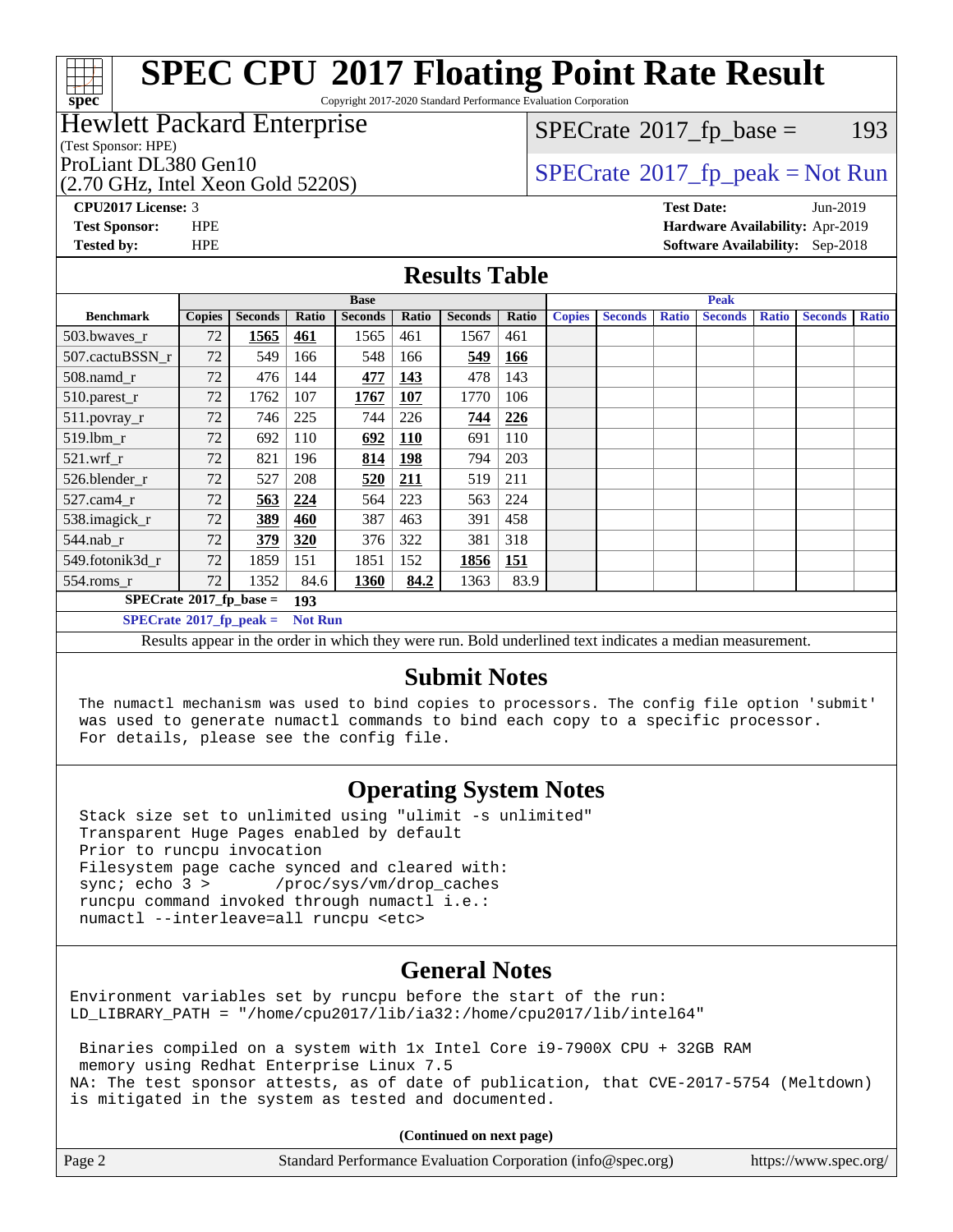Copyright 2017-2020 Standard Performance Evaluation Corporation

#### Hewlett Packard Enterprise

(Test Sponsor: HPE)

 $SPECTate@2017_fp\_base = 193$ 

(2.70 GHz, Intel Xeon Gold 5220S)

ProLiant DL380 Gen10  $SPECTA 5220S$   $SCHA 5220S$   $SCHB 5220S$ 

**[spec](http://www.spec.org/)**<sup>®</sup>

**[Tested by:](http://www.spec.org/auto/cpu2017/Docs/result-fields.html#Testedby)** HPE **[Software Availability:](http://www.spec.org/auto/cpu2017/Docs/result-fields.html#SoftwareAvailability)** Sep-2018

**[CPU2017 License:](http://www.spec.org/auto/cpu2017/Docs/result-fields.html#CPU2017License)** 3 **[Test Date:](http://www.spec.org/auto/cpu2017/Docs/result-fields.html#TestDate)** Jun-2019 **[Test Sponsor:](http://www.spec.org/auto/cpu2017/Docs/result-fields.html#TestSponsor)** HPE **[Hardware Availability:](http://www.spec.org/auto/cpu2017/Docs/result-fields.html#HardwareAvailability)** Apr-2019

#### **[General Notes \(Continued\)](http://www.spec.org/auto/cpu2017/Docs/result-fields.html#GeneralNotes)**

Yes: The test sponsor attests, as of date of publication, that CVE-2017-5753 (Spectre variant 1) is mitigated in the system as tested and documented. Yes: The test sponsor attests, as of date of publication, that CVE-2017-5715 (Spectre variant 2) is mitigated in the system as tested and documented.

#### **[Platform Notes](http://www.spec.org/auto/cpu2017/Docs/result-fields.html#PlatformNotes)**

Page 3 Standard Performance Evaluation Corporation [\(info@spec.org\)](mailto:info@spec.org) <https://www.spec.org/> BIOS Configuration: Thermal Configuration set to Maximum Cooling Memory Patrol Scrubbing set to Disabled LLC Prefetch set to Enabled LLC Dead Line Allocation set to Disabled Enhanced Processor Performance set to Enabled Workload Profile set to General Throughput Compute Workload Profile set to Custom Energy/Performance Bias set to Balanced Performance Sysinfo program /home/cpu2017\_fprate/bin/sysinfo Rev: r5974 of 2018-05-19 9bcde8f2999c33d61f64985e45859ea9 running on linux-9mbf Fri Jun 21 09:32:14 2019 SUT (System Under Test) info as seen by some common utilities. For more information on this section, see <https://www.spec.org/cpu2017/Docs/config.html#sysinfo> From /proc/cpuinfo model name : Intel(R) Xeon(R) Gold 5220S CPU @ 2.70GHz 2 "physical id"s (chips) 72 "processors" cores, siblings (Caution: counting these is hw and system dependent. The following excerpts from /proc/cpuinfo might not be reliable. Use with caution.) cpu cores : 18 siblings : 36 physical 0: cores 0 1 2 3 8 9 10 11 16 17 18 19 20 24 25 26 27 physical 1: cores 0 1 2 3 8 9 10 11 16 17 18 19 20 24 25 26 27 From lscpu: Architecture: x86\_64 CPU op-mode(s): 32-bit, 64-bit Byte Order: Little Endian  $CPU(s):$  72 On-line CPU(s) list: 0-71 Thread(s) per core: 2 Core(s) per socket: 18 Socket(s): 2 NUMA node(s): 4 Vendor ID: GenuineIntel **(Continued on next page)**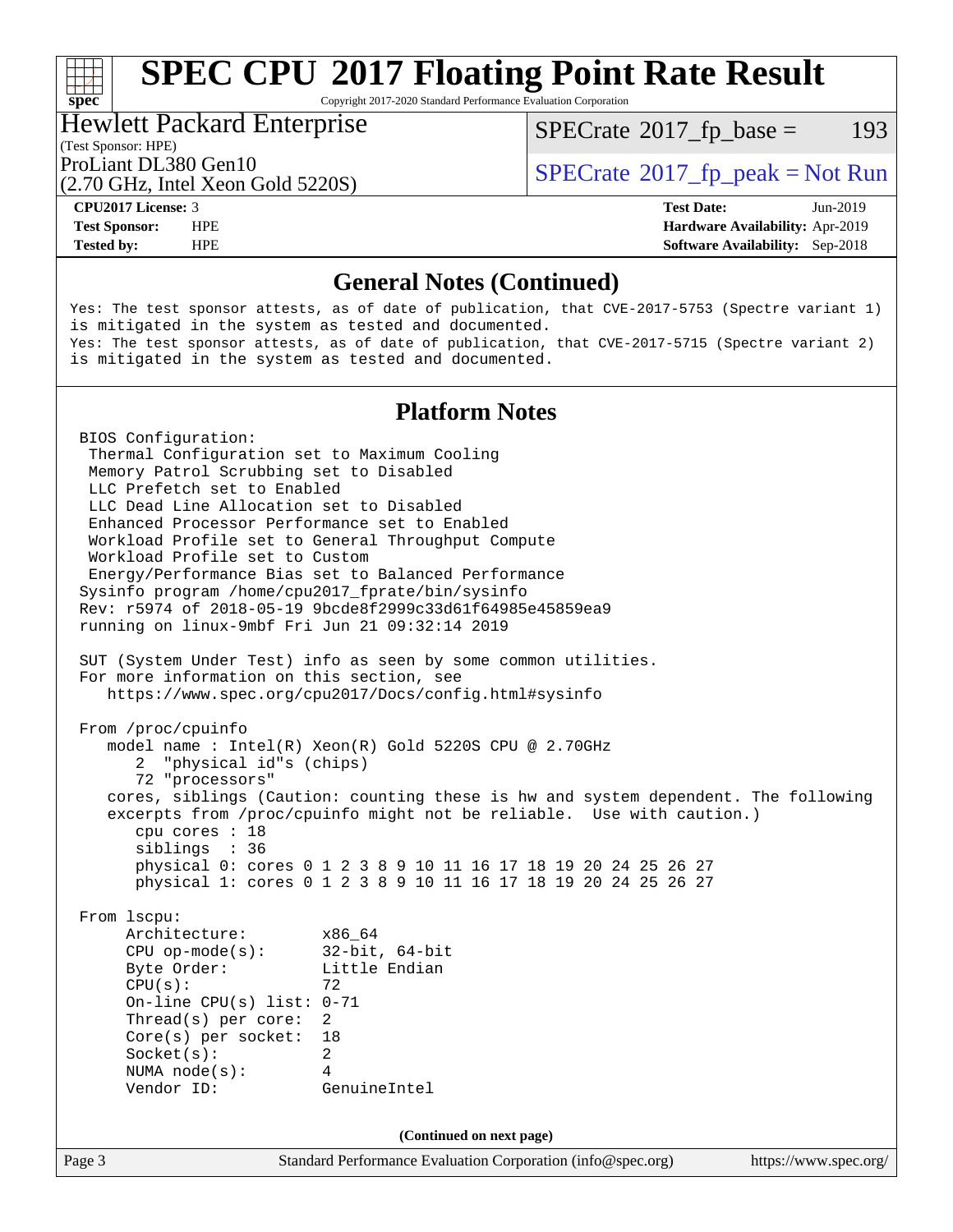Copyright 2017-2020 Standard Performance Evaluation Corporation

### Hewlett Packard Enterprise

 $SPECTate@2017_fp\_base = 193$ 

(Test Sponsor: HPE) (2.70 GHz, Intel Xeon Gold 5220S)

ProLiant DL380 Gen10<br>(2.70 GHz, Intel Xeon Gold 52208) [SPECrate](http://www.spec.org/auto/cpu2017/Docs/result-fields.html#SPECrate2017fppeak)®[2017\\_fp\\_peak = N](http://www.spec.org/auto/cpu2017/Docs/result-fields.html#SPECrate2017fppeak)ot Run

#### **[CPU2017 License:](http://www.spec.org/auto/cpu2017/Docs/result-fields.html#CPU2017License)** 3 **[Test Date:](http://www.spec.org/auto/cpu2017/Docs/result-fields.html#TestDate)** Jun-2019

**[spec](http://www.spec.org/)**

 $\begin{matrix} & \ + \ + \end{matrix}$ 

#### **[Test Sponsor:](http://www.spec.org/auto/cpu2017/Docs/result-fields.html#TestSponsor)** HPE **[Hardware Availability:](http://www.spec.org/auto/cpu2017/Docs/result-fields.html#HardwareAvailability)** Apr-2019 **[Tested by:](http://www.spec.org/auto/cpu2017/Docs/result-fields.html#Testedby)** HPE **[Software Availability:](http://www.spec.org/auto/cpu2017/Docs/result-fields.html#SoftwareAvailability)** Sep-2018

#### **[Platform Notes \(Continued\)](http://www.spec.org/auto/cpu2017/Docs/result-fields.html#PlatformNotes)**

| NUMA $node3$ $CPU(s)$ :<br>Flags:                       | 27-35,63-71<br>fpu vme de pse tsc msr pae mce cx8 apic sep mtrr pge mca cmov         |                       |
|---------------------------------------------------------|--------------------------------------------------------------------------------------|-----------------------|
|                                                         | pat pse36 clflush dts acpi mmx fxsr sse sse2 ss ht tm pbe syscall nx pdpelgb rdtscp  |                       |
|                                                         | lm constant_tsc art arch_perfmon pebs bts rep_good nopl xtopology nonstop_tsc cpuid  |                       |
|                                                         | aperfmperf tsc_known_freq pni pclmulqdq dtes64 monitor ds_cpl vmx smx est tm2 ssse3  |                       |
|                                                         | sdbg fma cx16 xtpr pdcm pcid dca sse4_1 sse4_2 x2apic movbe popcnt                   |                       |
|                                                         | tsc_deadline_timer aes xsave avx f16c rdrand lahf_lm abm 3dnowprefetch cpuid_fault   |                       |
|                                                         | epb cat_13 cdp_13 invpcid_single intel_ppin mba tpr_shadow vnmi flexpriority ept     |                       |
|                                                         | vpid fsgsbase tsc_adjust bmil hle avx2 smep bmi2 erms invpcid rtm cqm mpx rdt_a      |                       |
|                                                         | avx512f avx512dq rdseed adx smap clflushopt clwb intel_pt avx512cd avx512bw avx512vl |                       |
|                                                         | xsaveopt xsavec xgetbvl xsaves cqm_llc cqm_occup_llc cqm_mbm_total cqm_mbm_local     |                       |
|                                                         | ibpb ibrs stibp dtherm ida arat pln pts pku ospke avx512_vnni arch_capabilities ssbd |                       |
|                                                         |                                                                                      |                       |
| /proc/cpuinfo cache data                                |                                                                                      |                       |
| cache size : 25344 KB                                   |                                                                                      |                       |
|                                                         |                                                                                      |                       |
|                                                         | From numactl --hardware WARNING: a numactl 'node' might or might not correspond to a |                       |
| physical chip.                                          |                                                                                      |                       |
| $available: 4 nodes (0-3)$                              |                                                                                      |                       |
|                                                         | node 0 cpus: 0 1 2 3 4 5 6 7 8 36 37 38 39 40 41 42 43 44                            |                       |
| node 0 size: 96278 MB                                   |                                                                                      |                       |
| node 0 free: 96011 MB                                   |                                                                                      |                       |
|                                                         | node 1 cpus: 9 10 11 12 13 14 15 16 17 45 46 47 48 49 50 51 52 53                    |                       |
| node 1 size: 96764 MB                                   |                                                                                      |                       |
| node 1 free: 96472 MB                                   |                                                                                      |                       |
|                                                         | node 2 cpus: 18 19 20 21 22 23 24 25 26 54 55 56 57 58 59 60 61 62                   |                       |
| node 2 size: 96735 MB                                   |                                                                                      |                       |
| node 2 free: 96538 MB                                   |                                                                                      |                       |
|                                                         | node 3 cpus: 27 28 29 30 31 32 33 34 35 63 64 65 66 67 68 69 70 71                   |                       |
| node 3 size: 96566 MB                                   |                                                                                      |                       |
| node 3 free: 96399 MB                                   |                                                                                      |                       |
| node distances:                                         |                                                                                      |                       |
| $\Omega$<br>$\mathbf{1}$<br>$\overline{a}$<br>node<br>3 |                                                                                      |                       |
|                                                         |                                                                                      |                       |
|                                                         | (Continued on next page)                                                             |                       |
| Page 4                                                  | Standard Performance Evaluation Corporation (info@spec.org)                          | https://www.spec.org/ |
|                                                         |                                                                                      |                       |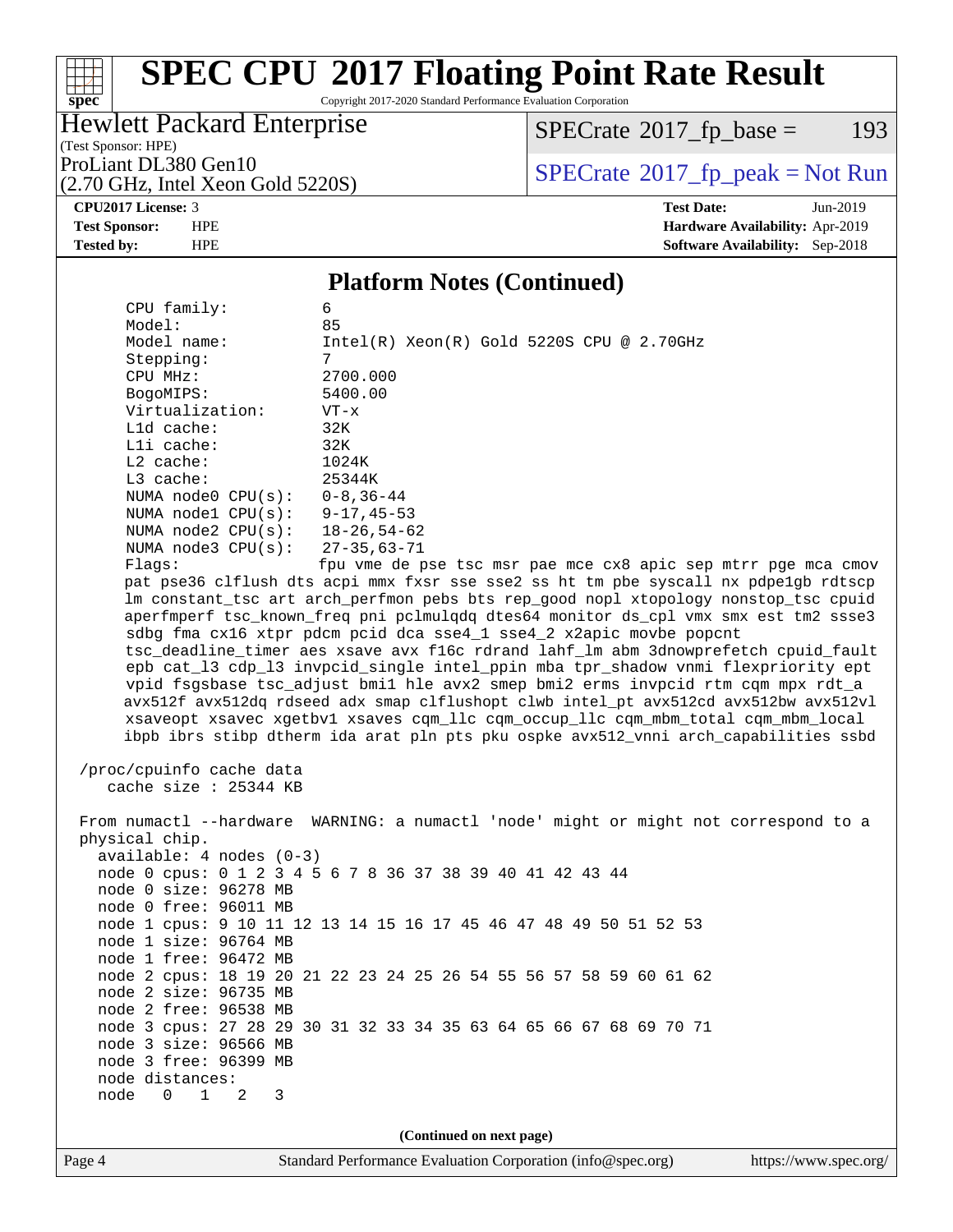| <b>SPEC CPU®2017 Floating Point Rate Result</b><br>Copyright 2017-2020 Standard Performance Evaluation Corporation<br>$spec^*$                                                                                                                                                                                                                                                       |                                                                                                            |  |  |  |  |  |
|--------------------------------------------------------------------------------------------------------------------------------------------------------------------------------------------------------------------------------------------------------------------------------------------------------------------------------------------------------------------------------------|------------------------------------------------------------------------------------------------------------|--|--|--|--|--|
| Hewlett Packard Enterprise<br>(Test Sponsor: HPE)                                                                                                                                                                                                                                                                                                                                    | $SPECTate$ <sup>®</sup> 2017_fp_base =<br>193                                                              |  |  |  |  |  |
| ProLiant DL380 Gen10<br>$(2.70 \text{ GHz}, \text{Intel Xeon Gold } 5220\text{S})$                                                                                                                                                                                                                                                                                                   | $SPECrate^{\circ}2017$ [p_peak = Not Run                                                                   |  |  |  |  |  |
| CPU2017 License: 3<br><b>Test Sponsor:</b><br><b>HPE</b><br><b>HPE</b><br><b>Tested by:</b>                                                                                                                                                                                                                                                                                          | <b>Test Date:</b><br>Jun-2019<br>Hardware Availability: Apr-2019<br><b>Software Availability:</b> Sep-2018 |  |  |  |  |  |
| <b>Platform Notes (Continued)</b>                                                                                                                                                                                                                                                                                                                                                    |                                                                                                            |  |  |  |  |  |
| 31<br>31<br>0:<br>10<br>21<br>10 <sup>°</sup><br>31<br>31<br>1:<br>21<br>31<br>31<br>21<br>2 :<br>10<br>3:<br>31<br>21<br>31<br>10<br>From /proc/meminfo<br>MemTotal:<br>395617152 kB<br>0                                                                                                                                                                                           |                                                                                                            |  |  |  |  |  |
| HugePages_Total:<br>2048 kB<br>Hugepagesize:                                                                                                                                                                                                                                                                                                                                         |                                                                                                            |  |  |  |  |  |
| From /etc/*release* /etc/*version*<br>os-release:<br>NAME="SLES"<br>VERSION="15"<br>VERSION_ID="15"<br>PRETTY_NAME="SUSE Linux Enterprise Server 15"<br>ID="sles"<br>ID_LIKE="suse"<br>$ANSI$ _COLOR="0;32"<br>$CPE\_NAME='cpe://o:suse: sles:15"$                                                                                                                                   |                                                                                                            |  |  |  |  |  |
| uname $-a$ :<br>Linux linux-9mbf 4.12.14-23-default #1 SMP Tue May 29 21:04:44 UTC 2018 (cd0437b)<br>x86_64 x86_64 x86_64 GNU/Linux                                                                                                                                                                                                                                                  |                                                                                                            |  |  |  |  |  |
| Kernel self-reported vulnerability status:                                                                                                                                                                                                                                                                                                                                           |                                                                                                            |  |  |  |  |  |
| CVE-2017-5754 (Meltdown):<br>Not affected<br>CVE-2017-5753 (Spectre variant 1): Mitigation: __user pointer sanitization<br>CVE-2017-5715 (Spectre variant 2): Mitigation: Indirect Branch Restricted Speculation,<br>IBPB, IBRS_FW                                                                                                                                                   |                                                                                                            |  |  |  |  |  |
| run-level 3 Jun 21 09:30                                                                                                                                                                                                                                                                                                                                                             |                                                                                                            |  |  |  |  |  |
| SPEC is set to: /home/cpu2017_fprate<br>Filesystem Type Size Used Avail Use% Mounted on<br>xfs 436G 340G 97G 78% / home<br>/dev/sdb4                                                                                                                                                                                                                                                 |                                                                                                            |  |  |  |  |  |
| Additional information from dmidecode follows. WARNING: Use caution when you interpret<br>this section. The 'dmidecode' program reads system data which is "intended to allow<br>hardware to be accurately determined", but the intent may not be met, as there are<br>frequent changes to hardware, firmware, and the "DMTF SMBIOS" standard.<br>BIOS HPE U30 04/18/2019<br>Memory: |                                                                                                            |  |  |  |  |  |
| 24x UNKNOWN NOT AVAILABLE 16 GB 2 rank 2933, configured at 2666                                                                                                                                                                                                                                                                                                                      |                                                                                                            |  |  |  |  |  |
| (End of data from sysinfo program)                                                                                                                                                                                                                                                                                                                                                   |                                                                                                            |  |  |  |  |  |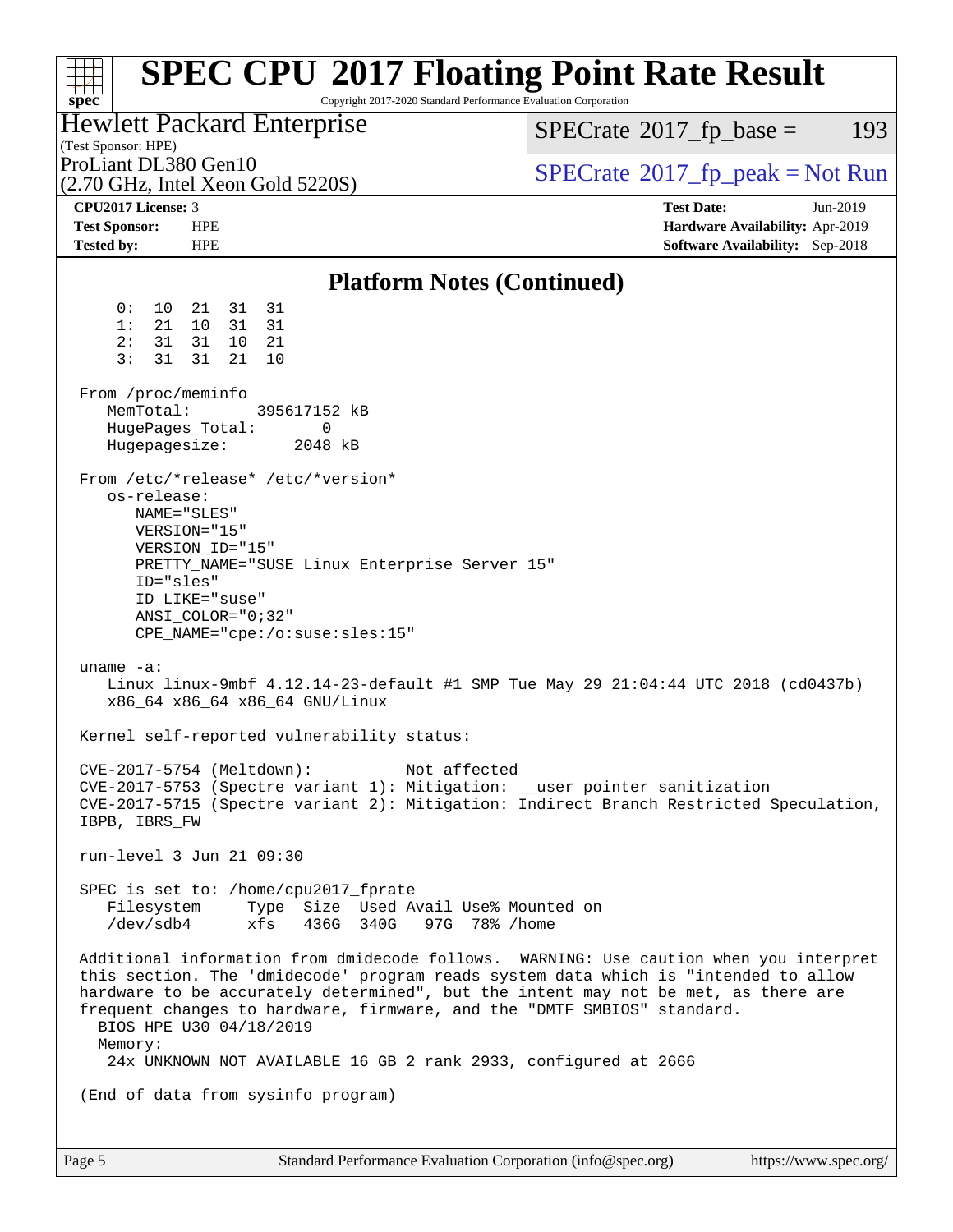Copyright 2017-2020 Standard Performance Evaluation Corporation

### Hewlett Packard Enterprise

 $SPECTate@2017_fp\_base = 193$ 

#### (Test Sponsor: HPE)

(2.70 GHz, Intel Xeon Gold 5220S)

ProLiant DL380 Gen10<br>(2.70 GHz, Intel Xeon Gold 52208) [SPECrate](http://www.spec.org/auto/cpu2017/Docs/result-fields.html#SPECrate2017fppeak)®[2017\\_fp\\_peak = N](http://www.spec.org/auto/cpu2017/Docs/result-fields.html#SPECrate2017fppeak)ot Run

**[spec](http://www.spec.org/)**

H F

**[Tested by:](http://www.spec.org/auto/cpu2017/Docs/result-fields.html#Testedby)** HPE **[Software Availability:](http://www.spec.org/auto/cpu2017/Docs/result-fields.html#SoftwareAvailability)** Sep-2018

**[CPU2017 License:](http://www.spec.org/auto/cpu2017/Docs/result-fields.html#CPU2017License)** 3 **[Test Date:](http://www.spec.org/auto/cpu2017/Docs/result-fields.html#TestDate)** Jun-2019 **[Test Sponsor:](http://www.spec.org/auto/cpu2017/Docs/result-fields.html#TestSponsor)** HPE **[Hardware Availability:](http://www.spec.org/auto/cpu2017/Docs/result-fields.html#HardwareAvailability)** Apr-2019

#### **[Compiler Version Notes](http://www.spec.org/auto/cpu2017/Docs/result-fields.html#CompilerVersionNotes)**

| C       | $519.1$ bm_r(base) 538.imagick_r(base) 544.nab_r(base)                                                                                                                                                                                                                                                                                                                                                                                                                                                                                                               |
|---------|----------------------------------------------------------------------------------------------------------------------------------------------------------------------------------------------------------------------------------------------------------------------------------------------------------------------------------------------------------------------------------------------------------------------------------------------------------------------------------------------------------------------------------------------------------------------|
|         | Intel(R) C Intel(R) 64 Compiler for applications running on Intel(R) 64,<br>Version 19.0.0.117 Build 20180804<br>Copyright (C) 1985-2018 Intel Corporation. All rights reserved.                                                                                                                                                                                                                                                                                                                                                                                     |
|         |                                                                                                                                                                                                                                                                                                                                                                                                                                                                                                                                                                      |
| $C++$   | 508.namd_r(base) 510.parest_r(base)                                                                                                                                                                                                                                                                                                                                                                                                                                                                                                                                  |
|         | Intel(R) $C++$ Intel(R) 64 Compiler for applications running on Intel(R) 64,<br>Version 19.0.0.117 Build 20180804<br>Copyright (C) 1985-2018 Intel Corporation. All rights reserved.<br>___________________                                                                                                                                                                                                                                                                                                                                                          |
|         | $C++$ , C $\qquad \qquad$ 511.povray_r(base) 526.blender_r(base)                                                                                                                                                                                                                                                                                                                                                                                                                                                                                                     |
|         | Intel(R) $C++$ Intel(R) 64 Compiler for applications running on Intel(R) 64,<br>Version 19.0.0.117 Build 20180804<br>Copyright (C) 1985-2018 Intel Corporation. All rights reserved.<br>Intel(R) C Intel(R) 64 Compiler for applications running on Intel(R) 64,<br>Version 19.0.0.117 Build 20180804<br>Copyright (C) 1985-2018 Intel Corporation. All rights reserved.<br>-------------------------------                                                                                                                                                          |
|         | $C_{++}$ , C, Fortran   507.cactuBSSN_r(base)                                                                                                                                                                                                                                                                                                                                                                                                                                                                                                                        |
|         | Intel(R) $C++$ Intel(R) 64 Compiler for applications running on Intel(R) 64,<br>Version 19.0.0.117 Build 20180804<br>Copyright (C) 1985-2018 Intel Corporation. All rights reserved.<br>Intel(R) C Intel(R) 64 Compiler for applications running on Intel(R) 64,<br>Version 19.0.0.117 Build 20180804<br>Copyright (C) 1985-2018 Intel Corporation. All rights reserved.<br>$Intel(R)$ Fortran Intel(R) 64 Compiler for applications running on Intel(R)<br>64, Version 19.0.0.117 Build 20180804<br>Copyright (C) 1985-2018 Intel Corporation. All rights reserved. |
|         |                                                                                                                                                                                                                                                                                                                                                                                                                                                                                                                                                                      |
| Fortran | 503.bwaves $r(base)$ 549.fotonik3d $r(base)$ 554.roms $r(base)$                                                                                                                                                                                                                                                                                                                                                                                                                                                                                                      |
|         | Intel(R) Fortran Intel(R) 64 Compiler for applications running on Intel(R)<br>64, Version 19.0.0.117 Build 20180804<br>Copyright (C) 1985-2018 Intel Corporation. All rights reserved.                                                                                                                                                                                                                                                                                                                                                                               |
|         | (Continued on next page)                                                                                                                                                                                                                                                                                                                                                                                                                                                                                                                                             |
| Page 6  | Standard Performance Evaluation Corporation (info@spec.org)<br>https://www.spec.org/                                                                                                                                                                                                                                                                                                                                                                                                                                                                                 |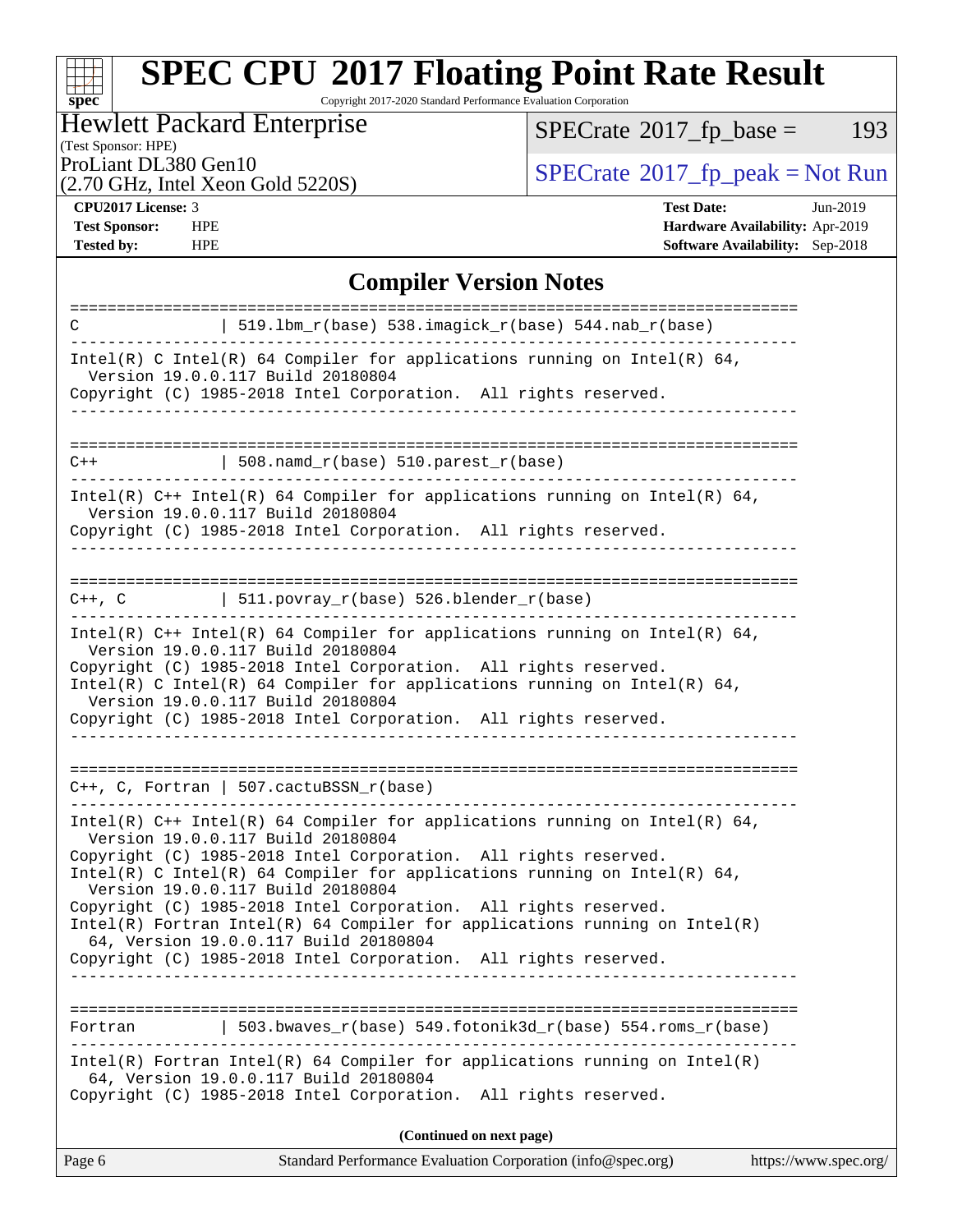Copyright 2017-2020 Standard Performance Evaluation Corporation

#### Hewlett Packard Enterprise

(Test Sponsor: HPE)

 $SPECTate@2017_fp\_base = 193$ 

(2.70 GHz, Intel Xeon Gold 5220S)

ProLiant DL380 Gen10  $SPECTA 5220S$   $SCHA 5220S$   $SCHB 5220S$ 

**[spec](http://www.spec.org/)**

a tim

**[CPU2017 License:](http://www.spec.org/auto/cpu2017/Docs/result-fields.html#CPU2017License)** 3 **[Test Date:](http://www.spec.org/auto/cpu2017/Docs/result-fields.html#TestDate)** Jun-2019 **[Test Sponsor:](http://www.spec.org/auto/cpu2017/Docs/result-fields.html#TestSponsor)** HPE **[Hardware Availability:](http://www.spec.org/auto/cpu2017/Docs/result-fields.html#HardwareAvailability)** Apr-2019 **[Tested by:](http://www.spec.org/auto/cpu2017/Docs/result-fields.html#Testedby)** HPE **[Software Availability:](http://www.spec.org/auto/cpu2017/Docs/result-fields.html#SoftwareAvailability)** Sep-2018

### **[Compiler Version Notes \(Continued\)](http://www.spec.org/auto/cpu2017/Docs/result-fields.html#CompilerVersionNotes)**

============================================================================== Fortran, C | 521.wrf\_r(base) 527.cam4\_r(base)

------------------------------------------------------------------------------ Intel(R) Fortran Intel(R) 64 Compiler for applications running on Intel(R) 64, Version 19.0.0.117 Build 20180804 Copyright (C) 1985-2018 Intel Corporation. All rights reserved. Intel(R) C Intel(R) 64 Compiler for applications running on Intel(R) 64,

------------------------------------------------------------------------------

 Version 19.0.0.117 Build 20180804 Copyright (C) 1985-2018 Intel Corporation. All rights reserved.

------------------------------------------------------------------------------

### **[Base Compiler Invocation](http://www.spec.org/auto/cpu2017/Docs/result-fields.html#BaseCompilerInvocation)**

[C benchmarks](http://www.spec.org/auto/cpu2017/Docs/result-fields.html#Cbenchmarks): [icc -m64 -std=c11](http://www.spec.org/cpu2017/results/res2019q3/cpu2017-20190723-16388.flags.html#user_CCbase_intel_icc_64bit_c11_33ee0cdaae7deeeab2a9725423ba97205ce30f63b9926c2519791662299b76a0318f32ddfffdc46587804de3178b4f9328c46fa7c2b0cd779d7a61945c91cd35)

[C++ benchmarks:](http://www.spec.org/auto/cpu2017/Docs/result-fields.html#CXXbenchmarks) [icpc -m64](http://www.spec.org/cpu2017/results/res2019q3/cpu2017-20190723-16388.flags.html#user_CXXbase_intel_icpc_64bit_4ecb2543ae3f1412ef961e0650ca070fec7b7afdcd6ed48761b84423119d1bf6bdf5cad15b44d48e7256388bc77273b966e5eb805aefd121eb22e9299b2ec9d9)

[Fortran benchmarks](http://www.spec.org/auto/cpu2017/Docs/result-fields.html#Fortranbenchmarks): [ifort -m64](http://www.spec.org/cpu2017/results/res2019q3/cpu2017-20190723-16388.flags.html#user_FCbase_intel_ifort_64bit_24f2bb282fbaeffd6157abe4f878425411749daecae9a33200eee2bee2fe76f3b89351d69a8130dd5949958ce389cf37ff59a95e7a40d588e8d3a57e0c3fd751)

[Benchmarks using both Fortran and C](http://www.spec.org/auto/cpu2017/Docs/result-fields.html#BenchmarksusingbothFortranandC): [ifort -m64](http://www.spec.org/cpu2017/results/res2019q3/cpu2017-20190723-16388.flags.html#user_CC_FCbase_intel_ifort_64bit_24f2bb282fbaeffd6157abe4f878425411749daecae9a33200eee2bee2fe76f3b89351d69a8130dd5949958ce389cf37ff59a95e7a40d588e8d3a57e0c3fd751) [icc -m64 -std=c11](http://www.spec.org/cpu2017/results/res2019q3/cpu2017-20190723-16388.flags.html#user_CC_FCbase_intel_icc_64bit_c11_33ee0cdaae7deeeab2a9725423ba97205ce30f63b9926c2519791662299b76a0318f32ddfffdc46587804de3178b4f9328c46fa7c2b0cd779d7a61945c91cd35)

[Benchmarks using both C and C++](http://www.spec.org/auto/cpu2017/Docs/result-fields.html#BenchmarksusingbothCandCXX): [icpc -m64](http://www.spec.org/cpu2017/results/res2019q3/cpu2017-20190723-16388.flags.html#user_CC_CXXbase_intel_icpc_64bit_4ecb2543ae3f1412ef961e0650ca070fec7b7afdcd6ed48761b84423119d1bf6bdf5cad15b44d48e7256388bc77273b966e5eb805aefd121eb22e9299b2ec9d9) [icc -m64 -std=c11](http://www.spec.org/cpu2017/results/res2019q3/cpu2017-20190723-16388.flags.html#user_CC_CXXbase_intel_icc_64bit_c11_33ee0cdaae7deeeab2a9725423ba97205ce30f63b9926c2519791662299b76a0318f32ddfffdc46587804de3178b4f9328c46fa7c2b0cd779d7a61945c91cd35)

[Benchmarks using Fortran, C, and C++:](http://www.spec.org/auto/cpu2017/Docs/result-fields.html#BenchmarksusingFortranCandCXX) [icpc -m64](http://www.spec.org/cpu2017/results/res2019q3/cpu2017-20190723-16388.flags.html#user_CC_CXX_FCbase_intel_icpc_64bit_4ecb2543ae3f1412ef961e0650ca070fec7b7afdcd6ed48761b84423119d1bf6bdf5cad15b44d48e7256388bc77273b966e5eb805aefd121eb22e9299b2ec9d9) [icc -m64 -std=c11](http://www.spec.org/cpu2017/results/res2019q3/cpu2017-20190723-16388.flags.html#user_CC_CXX_FCbase_intel_icc_64bit_c11_33ee0cdaae7deeeab2a9725423ba97205ce30f63b9926c2519791662299b76a0318f32ddfffdc46587804de3178b4f9328c46fa7c2b0cd779d7a61945c91cd35) [ifort -m64](http://www.spec.org/cpu2017/results/res2019q3/cpu2017-20190723-16388.flags.html#user_CC_CXX_FCbase_intel_ifort_64bit_24f2bb282fbaeffd6157abe4f878425411749daecae9a33200eee2bee2fe76f3b89351d69a8130dd5949958ce389cf37ff59a95e7a40d588e8d3a57e0c3fd751)

## **[Base Portability Flags](http://www.spec.org/auto/cpu2017/Docs/result-fields.html#BasePortabilityFlags)**

 503.bwaves\_r: [-DSPEC\\_LP64](http://www.spec.org/cpu2017/results/res2019q3/cpu2017-20190723-16388.flags.html#suite_basePORTABILITY503_bwaves_r_DSPEC_LP64) 507.cactuBSSN\_r: [-DSPEC\\_LP64](http://www.spec.org/cpu2017/results/res2019q3/cpu2017-20190723-16388.flags.html#suite_basePORTABILITY507_cactuBSSN_r_DSPEC_LP64) 508.namd\_r: [-DSPEC\\_LP64](http://www.spec.org/cpu2017/results/res2019q3/cpu2017-20190723-16388.flags.html#suite_basePORTABILITY508_namd_r_DSPEC_LP64) 510.parest\_r: [-DSPEC\\_LP64](http://www.spec.org/cpu2017/results/res2019q3/cpu2017-20190723-16388.flags.html#suite_basePORTABILITY510_parest_r_DSPEC_LP64) 511.povray\_r: [-DSPEC\\_LP64](http://www.spec.org/cpu2017/results/res2019q3/cpu2017-20190723-16388.flags.html#suite_basePORTABILITY511_povray_r_DSPEC_LP64) 519.lbm\_r: [-DSPEC\\_LP64](http://www.spec.org/cpu2017/results/res2019q3/cpu2017-20190723-16388.flags.html#suite_basePORTABILITY519_lbm_r_DSPEC_LP64) 521.wrf\_r: [-DSPEC\\_LP64](http://www.spec.org/cpu2017/results/res2019q3/cpu2017-20190723-16388.flags.html#suite_basePORTABILITY521_wrf_r_DSPEC_LP64) [-DSPEC\\_CASE\\_FLAG](http://www.spec.org/cpu2017/results/res2019q3/cpu2017-20190723-16388.flags.html#b521.wrf_r_baseCPORTABILITY_DSPEC_CASE_FLAG) [-convert big\\_endian](http://www.spec.org/cpu2017/results/res2019q3/cpu2017-20190723-16388.flags.html#user_baseFPORTABILITY521_wrf_r_convert_big_endian_c3194028bc08c63ac5d04de18c48ce6d347e4e562e8892b8bdbdc0214820426deb8554edfa529a3fb25a586e65a3d812c835984020483e7e73212c4d31a38223) 526.blender\_r: [-DSPEC\\_LP64](http://www.spec.org/cpu2017/results/res2019q3/cpu2017-20190723-16388.flags.html#suite_basePORTABILITY526_blender_r_DSPEC_LP64) [-DSPEC\\_LINUX](http://www.spec.org/cpu2017/results/res2019q3/cpu2017-20190723-16388.flags.html#b526.blender_r_baseCPORTABILITY_DSPEC_LINUX) [-funsigned-char](http://www.spec.org/cpu2017/results/res2019q3/cpu2017-20190723-16388.flags.html#user_baseCPORTABILITY526_blender_r_force_uchar_40c60f00ab013830e2dd6774aeded3ff59883ba5a1fc5fc14077f794d777847726e2a5858cbc7672e36e1b067e7e5c1d9a74f7176df07886a243d7cc18edfe67)

**(Continued on next page)**

Page 7 Standard Performance Evaluation Corporation [\(info@spec.org\)](mailto:info@spec.org) <https://www.spec.org/>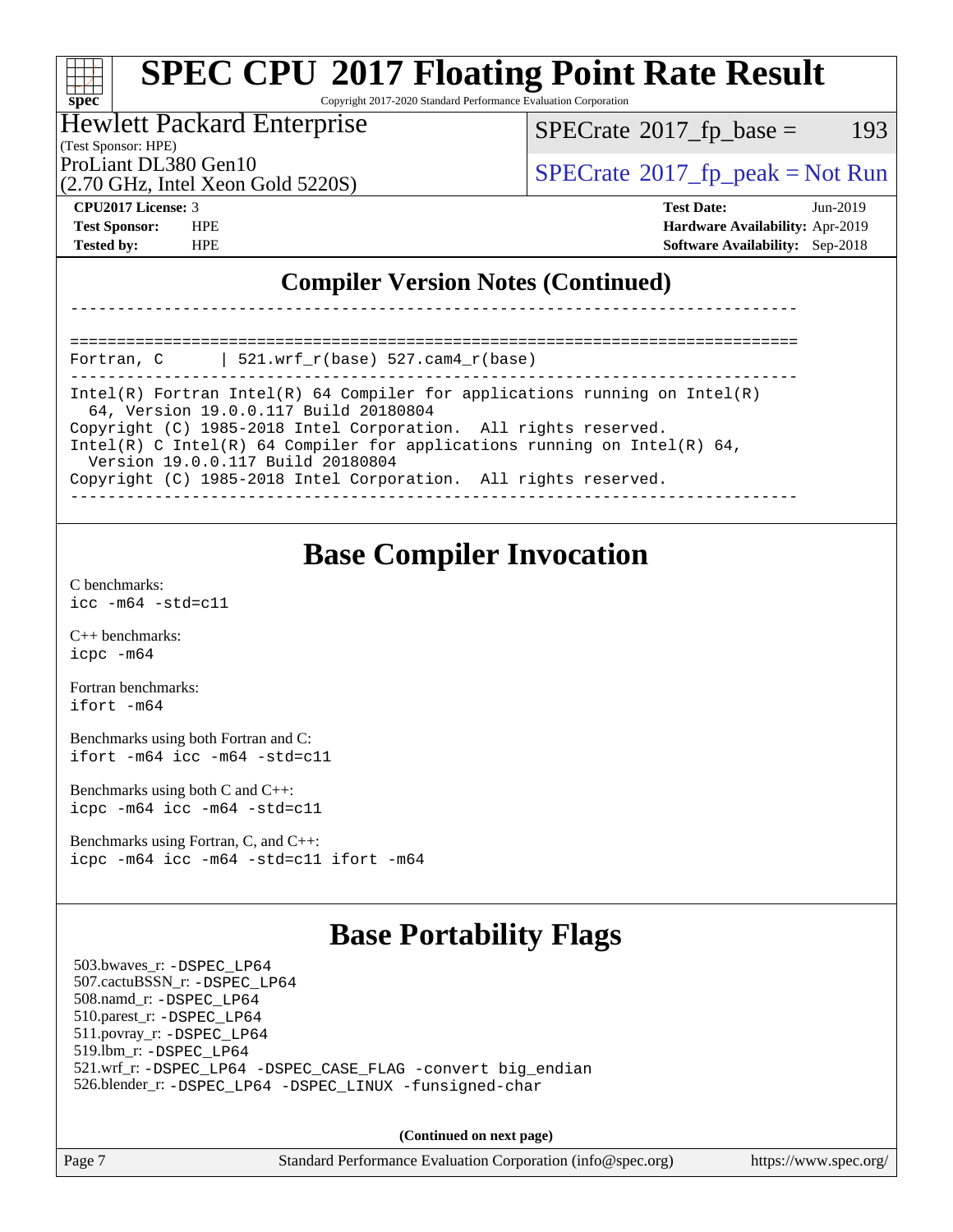

Copyright 2017-2020 Standard Performance Evaluation Corporation

(Test Sponsor: HPE) Hewlett Packard Enterprise

(2.70 GHz, Intel Xeon Gold 5220S)

 $SPECTate@2017_fp\_base = 193$ 

ProLiant DL380 Gen10  $SPECrate^{\circ}2017$  $SPECrate^{\circ}2017$  fp\_peak = Not Run

**[CPU2017 License:](http://www.spec.org/auto/cpu2017/Docs/result-fields.html#CPU2017License)** 3 **[Test Date:](http://www.spec.org/auto/cpu2017/Docs/result-fields.html#TestDate)** Jun-2019 **[Test Sponsor:](http://www.spec.org/auto/cpu2017/Docs/result-fields.html#TestSponsor)** HPE **[Hardware Availability:](http://www.spec.org/auto/cpu2017/Docs/result-fields.html#HardwareAvailability)** Apr-2019 **[Tested by:](http://www.spec.org/auto/cpu2017/Docs/result-fields.html#Testedby)** HPE **[Software Availability:](http://www.spec.org/auto/cpu2017/Docs/result-fields.html#SoftwareAvailability)** Sep-2018

## **[Base Portability Flags \(Continued\)](http://www.spec.org/auto/cpu2017/Docs/result-fields.html#BasePortabilityFlags)**

 527.cam4\_r: [-DSPEC\\_LP64](http://www.spec.org/cpu2017/results/res2019q3/cpu2017-20190723-16388.flags.html#suite_basePORTABILITY527_cam4_r_DSPEC_LP64) [-DSPEC\\_CASE\\_FLAG](http://www.spec.org/cpu2017/results/res2019q3/cpu2017-20190723-16388.flags.html#b527.cam4_r_baseCPORTABILITY_DSPEC_CASE_FLAG) 538.imagick\_r: [-DSPEC\\_LP64](http://www.spec.org/cpu2017/results/res2019q3/cpu2017-20190723-16388.flags.html#suite_basePORTABILITY538_imagick_r_DSPEC_LP64) 544.nab\_r: [-DSPEC\\_LP64](http://www.spec.org/cpu2017/results/res2019q3/cpu2017-20190723-16388.flags.html#suite_basePORTABILITY544_nab_r_DSPEC_LP64) 549.fotonik3d\_r: [-DSPEC\\_LP64](http://www.spec.org/cpu2017/results/res2019q3/cpu2017-20190723-16388.flags.html#suite_basePORTABILITY549_fotonik3d_r_DSPEC_LP64) 554.roms\_r: [-DSPEC\\_LP64](http://www.spec.org/cpu2017/results/res2019q3/cpu2017-20190723-16388.flags.html#suite_basePORTABILITY554_roms_r_DSPEC_LP64)

### **[Base Optimization Flags](http://www.spec.org/auto/cpu2017/Docs/result-fields.html#BaseOptimizationFlags)**

[C benchmarks](http://www.spec.org/auto/cpu2017/Docs/result-fields.html#Cbenchmarks): [-xCORE-AVX2](http://www.spec.org/cpu2017/results/res2019q3/cpu2017-20190723-16388.flags.html#user_CCbase_f-xCORE-AVX2) [-ipo](http://www.spec.org/cpu2017/results/res2019q3/cpu2017-20190723-16388.flags.html#user_CCbase_f-ipo) [-O3](http://www.spec.org/cpu2017/results/res2019q3/cpu2017-20190723-16388.flags.html#user_CCbase_f-O3) [-no-prec-div](http://www.spec.org/cpu2017/results/res2019q3/cpu2017-20190723-16388.flags.html#user_CCbase_f-no-prec-div) [-qopt-prefetch](http://www.spec.org/cpu2017/results/res2019q3/cpu2017-20190723-16388.flags.html#user_CCbase_f-qopt-prefetch) [-ffinite-math-only](http://www.spec.org/cpu2017/results/res2019q3/cpu2017-20190723-16388.flags.html#user_CCbase_f_finite_math_only_cb91587bd2077682c4b38af759c288ed7c732db004271a9512da14a4f8007909a5f1427ecbf1a0fb78ff2a814402c6114ac565ca162485bbcae155b5e4258871) [-qopt-mem-layout-trans=3](http://www.spec.org/cpu2017/results/res2019q3/cpu2017-20190723-16388.flags.html#user_CCbase_f-qopt-mem-layout-trans) [C++ benchmarks:](http://www.spec.org/auto/cpu2017/Docs/result-fields.html#CXXbenchmarks) [-xCORE-AVX2](http://www.spec.org/cpu2017/results/res2019q3/cpu2017-20190723-16388.flags.html#user_CXXbase_f-xCORE-AVX2) [-ipo](http://www.spec.org/cpu2017/results/res2019q3/cpu2017-20190723-16388.flags.html#user_CXXbase_f-ipo) [-O3](http://www.spec.org/cpu2017/results/res2019q3/cpu2017-20190723-16388.flags.html#user_CXXbase_f-O3) [-no-prec-div](http://www.spec.org/cpu2017/results/res2019q3/cpu2017-20190723-16388.flags.html#user_CXXbase_f-no-prec-div) [-qopt-prefetch](http://www.spec.org/cpu2017/results/res2019q3/cpu2017-20190723-16388.flags.html#user_CXXbase_f-qopt-prefetch) [-ffinite-math-only](http://www.spec.org/cpu2017/results/res2019q3/cpu2017-20190723-16388.flags.html#user_CXXbase_f_finite_math_only_cb91587bd2077682c4b38af759c288ed7c732db004271a9512da14a4f8007909a5f1427ecbf1a0fb78ff2a814402c6114ac565ca162485bbcae155b5e4258871) [-qopt-mem-layout-trans=3](http://www.spec.org/cpu2017/results/res2019q3/cpu2017-20190723-16388.flags.html#user_CXXbase_f-qopt-mem-layout-trans) [Fortran benchmarks](http://www.spec.org/auto/cpu2017/Docs/result-fields.html#Fortranbenchmarks): [-xCORE-AVX2](http://www.spec.org/cpu2017/results/res2019q3/cpu2017-20190723-16388.flags.html#user_FCbase_f-xCORE-AVX2) [-ipo](http://www.spec.org/cpu2017/results/res2019q3/cpu2017-20190723-16388.flags.html#user_FCbase_f-ipo) [-O3](http://www.spec.org/cpu2017/results/res2019q3/cpu2017-20190723-16388.flags.html#user_FCbase_f-O3) [-no-prec-div](http://www.spec.org/cpu2017/results/res2019q3/cpu2017-20190723-16388.flags.html#user_FCbase_f-no-prec-div) [-qopt-prefetch](http://www.spec.org/cpu2017/results/res2019q3/cpu2017-20190723-16388.flags.html#user_FCbase_f-qopt-prefetch) [-ffinite-math-only](http://www.spec.org/cpu2017/results/res2019q3/cpu2017-20190723-16388.flags.html#user_FCbase_f_finite_math_only_cb91587bd2077682c4b38af759c288ed7c732db004271a9512da14a4f8007909a5f1427ecbf1a0fb78ff2a814402c6114ac565ca162485bbcae155b5e4258871) [-qopt-mem-layout-trans=3](http://www.spec.org/cpu2017/results/res2019q3/cpu2017-20190723-16388.flags.html#user_FCbase_f-qopt-mem-layout-trans) [-auto](http://www.spec.org/cpu2017/results/res2019q3/cpu2017-20190723-16388.flags.html#user_FCbase_f-auto) [-nostandard-realloc-lhs](http://www.spec.org/cpu2017/results/res2019q3/cpu2017-20190723-16388.flags.html#user_FCbase_f_2003_std_realloc_82b4557e90729c0f113870c07e44d33d6f5a304b4f63d4c15d2d0f1fab99f5daaed73bdb9275d9ae411527f28b936061aa8b9c8f2d63842963b95c9dd6426b8a) [-align array32byte](http://www.spec.org/cpu2017/results/res2019q3/cpu2017-20190723-16388.flags.html#user_FCbase_align_array32byte_b982fe038af199962ba9a80c053b8342c548c85b40b8e86eb3cc33dee0d7986a4af373ac2d51c3f7cf710a18d62fdce2948f201cd044323541f22fc0fffc51b6) [Benchmarks using both Fortran and C](http://www.spec.org/auto/cpu2017/Docs/result-fields.html#BenchmarksusingbothFortranandC): [-xCORE-AVX2](http://www.spec.org/cpu2017/results/res2019q3/cpu2017-20190723-16388.flags.html#user_CC_FCbase_f-xCORE-AVX2) [-ipo](http://www.spec.org/cpu2017/results/res2019q3/cpu2017-20190723-16388.flags.html#user_CC_FCbase_f-ipo) [-O3](http://www.spec.org/cpu2017/results/res2019q3/cpu2017-20190723-16388.flags.html#user_CC_FCbase_f-O3) [-no-prec-div](http://www.spec.org/cpu2017/results/res2019q3/cpu2017-20190723-16388.flags.html#user_CC_FCbase_f-no-prec-div) [-qopt-prefetch](http://www.spec.org/cpu2017/results/res2019q3/cpu2017-20190723-16388.flags.html#user_CC_FCbase_f-qopt-prefetch) [-ffinite-math-only](http://www.spec.org/cpu2017/results/res2019q3/cpu2017-20190723-16388.flags.html#user_CC_FCbase_f_finite_math_only_cb91587bd2077682c4b38af759c288ed7c732db004271a9512da14a4f8007909a5f1427ecbf1a0fb78ff2a814402c6114ac565ca162485bbcae155b5e4258871) [-qopt-mem-layout-trans=3](http://www.spec.org/cpu2017/results/res2019q3/cpu2017-20190723-16388.flags.html#user_CC_FCbase_f-qopt-mem-layout-trans) [-auto](http://www.spec.org/cpu2017/results/res2019q3/cpu2017-20190723-16388.flags.html#user_CC_FCbase_f-auto) [-nostandard-realloc-lhs](http://www.spec.org/cpu2017/results/res2019q3/cpu2017-20190723-16388.flags.html#user_CC_FCbase_f_2003_std_realloc_82b4557e90729c0f113870c07e44d33d6f5a304b4f63d4c15d2d0f1fab99f5daaed73bdb9275d9ae411527f28b936061aa8b9c8f2d63842963b95c9dd6426b8a) [-align array32byte](http://www.spec.org/cpu2017/results/res2019q3/cpu2017-20190723-16388.flags.html#user_CC_FCbase_align_array32byte_b982fe038af199962ba9a80c053b8342c548c85b40b8e86eb3cc33dee0d7986a4af373ac2d51c3f7cf710a18d62fdce2948f201cd044323541f22fc0fffc51b6) [Benchmarks using both C and C++](http://www.spec.org/auto/cpu2017/Docs/result-fields.html#BenchmarksusingbothCandCXX): [-xCORE-AVX2](http://www.spec.org/cpu2017/results/res2019q3/cpu2017-20190723-16388.flags.html#user_CC_CXXbase_f-xCORE-AVX2) [-ipo](http://www.spec.org/cpu2017/results/res2019q3/cpu2017-20190723-16388.flags.html#user_CC_CXXbase_f-ipo) [-O3](http://www.spec.org/cpu2017/results/res2019q3/cpu2017-20190723-16388.flags.html#user_CC_CXXbase_f-O3) [-no-prec-div](http://www.spec.org/cpu2017/results/res2019q3/cpu2017-20190723-16388.flags.html#user_CC_CXXbase_f-no-prec-div) [-qopt-prefetch](http://www.spec.org/cpu2017/results/res2019q3/cpu2017-20190723-16388.flags.html#user_CC_CXXbase_f-qopt-prefetch) [-ffinite-math-only](http://www.spec.org/cpu2017/results/res2019q3/cpu2017-20190723-16388.flags.html#user_CC_CXXbase_f_finite_math_only_cb91587bd2077682c4b38af759c288ed7c732db004271a9512da14a4f8007909a5f1427ecbf1a0fb78ff2a814402c6114ac565ca162485bbcae155b5e4258871) [-qopt-mem-layout-trans=3](http://www.spec.org/cpu2017/results/res2019q3/cpu2017-20190723-16388.flags.html#user_CC_CXXbase_f-qopt-mem-layout-trans)

[Benchmarks using Fortran, C, and C++:](http://www.spec.org/auto/cpu2017/Docs/result-fields.html#BenchmarksusingFortranCandCXX) [-xCORE-AVX2](http://www.spec.org/cpu2017/results/res2019q3/cpu2017-20190723-16388.flags.html#user_CC_CXX_FCbase_f-xCORE-AVX2) [-ipo](http://www.spec.org/cpu2017/results/res2019q3/cpu2017-20190723-16388.flags.html#user_CC_CXX_FCbase_f-ipo) [-O3](http://www.spec.org/cpu2017/results/res2019q3/cpu2017-20190723-16388.flags.html#user_CC_CXX_FCbase_f-O3) [-no-prec-div](http://www.spec.org/cpu2017/results/res2019q3/cpu2017-20190723-16388.flags.html#user_CC_CXX_FCbase_f-no-prec-div) [-qopt-prefetch](http://www.spec.org/cpu2017/results/res2019q3/cpu2017-20190723-16388.flags.html#user_CC_CXX_FCbase_f-qopt-prefetch) [-ffinite-math-only](http://www.spec.org/cpu2017/results/res2019q3/cpu2017-20190723-16388.flags.html#user_CC_CXX_FCbase_f_finite_math_only_cb91587bd2077682c4b38af759c288ed7c732db004271a9512da14a4f8007909a5f1427ecbf1a0fb78ff2a814402c6114ac565ca162485bbcae155b5e4258871) [-qopt-mem-layout-trans=3](http://www.spec.org/cpu2017/results/res2019q3/cpu2017-20190723-16388.flags.html#user_CC_CXX_FCbase_f-qopt-mem-layout-trans) [-auto](http://www.spec.org/cpu2017/results/res2019q3/cpu2017-20190723-16388.flags.html#user_CC_CXX_FCbase_f-auto) [-nostandard-realloc-lhs](http://www.spec.org/cpu2017/results/res2019q3/cpu2017-20190723-16388.flags.html#user_CC_CXX_FCbase_f_2003_std_realloc_82b4557e90729c0f113870c07e44d33d6f5a304b4f63d4c15d2d0f1fab99f5daaed73bdb9275d9ae411527f28b936061aa8b9c8f2d63842963b95c9dd6426b8a) [-align array32byte](http://www.spec.org/cpu2017/results/res2019q3/cpu2017-20190723-16388.flags.html#user_CC_CXX_FCbase_align_array32byte_b982fe038af199962ba9a80c053b8342c548c85b40b8e86eb3cc33dee0d7986a4af373ac2d51c3f7cf710a18d62fdce2948f201cd044323541f22fc0fffc51b6)

[The flags files that were used to format this result can be browsed at](tmsearch) <http://www.spec.org/cpu2017/flags/HPE-ic19.0u1-flags-linux64.html> <http://www.spec.org/cpu2017/flags/HPE-Platform-Flags-Intel-V1.2-CLX-revB.html>

[You can also download the XML flags sources by saving the following links:](tmsearch) <http://www.spec.org/cpu2017/flags/HPE-ic19.0u1-flags-linux64.xml> <http://www.spec.org/cpu2017/flags/HPE-Platform-Flags-Intel-V1.2-CLX-revB.xml>